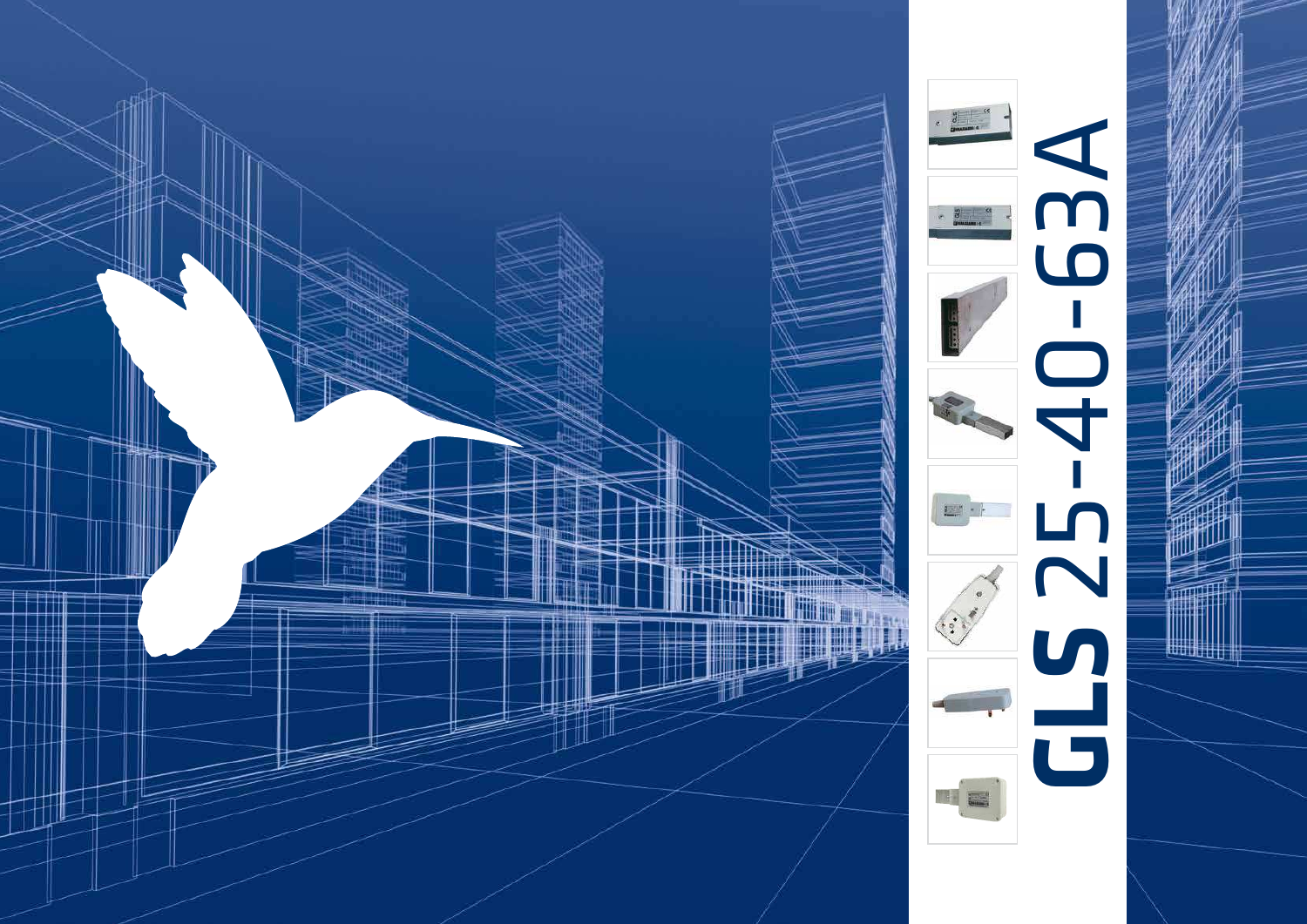- Involucro esterno in alluminio
- Conduttori in rame ETP 99,9
- Elementi rettilinei di 3 metri standard
- Esecuzioni 2, 4, 2+2, 6 e 8 poli
- Giunzione ad innesto rapido
- Spine di derivazione "imperdibili"
- Prese di derivazione fino a 0,5 m
- Setto separatore emergenza per esecuzioni 2+2, 6 e 8 poli
- Aluminium external housing
- Copper conductors ETP 99,9
- Standard 3 meters straight elements
- Executions 2, 4, 2+2, 6, 8 poles
- Fast jointing system
- Not losing tap off boxes
- Plug-in points up to 0,5 m
- Emergency divisor for 2+2, 6, 8 poles











**P55** 

# Elettrocondotti per illuminazione

Lighting busbar system

# 25-40-63 A

GLS è conforme alle norme:

GLS complies with the following standard:

IEC 61439-1 IEC 61439-6 CEI EN 61439-1 CEI EN 61439-6 DIV VDE 0660 part 500 DIN VDE 0660 part 502

OPZIONI/OPTIONS <u>COP V:</u> Involucro verniciato (RAL da comunicare)./Painted housing (RAL to communicate).<br><u>COP N:</u> Involucro anodizzato./Anodyzed housing.



|    |                   | 25 A |                | 40 A |                                  |  |
|----|-------------------|------|----------------|------|----------------------------------|--|
|    | Codice<br>Code    | kg   | Codice<br>Code | kg   | N° derivazioni<br>Tap off points |  |
| 2P | GL 52532          | 1,59 | GLS4032        | 1,71 |                                  |  |
| 2P | GL 525325         | 1.65 | GLS40325       | 1.74 | Б                                |  |
| 4P | GL 52534          | 1.77 | GLS4034        | 1.89 |                                  |  |
| 4P | GL 525345<br>1,83 |      | GLS40345       | 1.92 | 6                                |  |



OPZIONI/OPTIONS

 $C \in$ 

COP V: Involucro verniciato (RAL da comunicare)./Painted housing (RAL to communicate). COP N: Involucro anodizzato./Anodyzed housing.

Il giunto ad innesto rapido è premontato in ogni elemento. The fast mounting joint is pre-installed in every lenght.



|        | 25 A           |      |                | 40 A |                                  |  |  |
|--------|----------------|------|----------------|------|----------------------------------|--|--|
|        | Codice<br>Code | kg   | Codice<br>Code | kg   | N° derivazioni<br>Tap off points |  |  |
| $2+2P$ | GL 5253D       | 2,70 | GLS403D        | 2,88 | $3+3$                            |  |  |
| $2+2P$ | GL 5253D5      | 2.78 | GLS403D5       | 2.96 | $6 + 6$                          |  |  |
| 6P     | GLS2536        | 2,82 | GLS4036        | 3.12 | $3+3$                            |  |  |
| 6P     | GLS25365       | 2.94 | GLS40365       | 3,24 | $6 + 6$                          |  |  |
| 8P     | GL 52538       | 2.94 | GLS4038        | 3.36 | $3 + 3$                          |  |  |
| 8P     | GLS25385       | 3.06 | GLS40385       | 3,48 | $6 + 6$                          |  |  |

Il giunto ad innesto rapido è premontato in ogni elemento.

The fast mounting joint is pre-installed in every lenght.

87

 $\frac{6}{7}$ 

### ELEMENTI RETTILINEI • STRAIGHT ELEMENTS



|                                                         | Codice<br>Code | kg   | N° derivazioni<br>Tap off points |  |  |  |  |
|---------------------------------------------------------|----------------|------|----------------------------------|--|--|--|--|
| 2P<br>4P                                                | GI 54014       | 0.69 |                                  |  |  |  |  |
| giunto ad innesto rapido è premontato in ogni elemento. |                |      |                                  |  |  |  |  |

Il giunto ad innesto rapido è premontato in ogni elemento. The fast mounting joint is pre-installed in every lenght.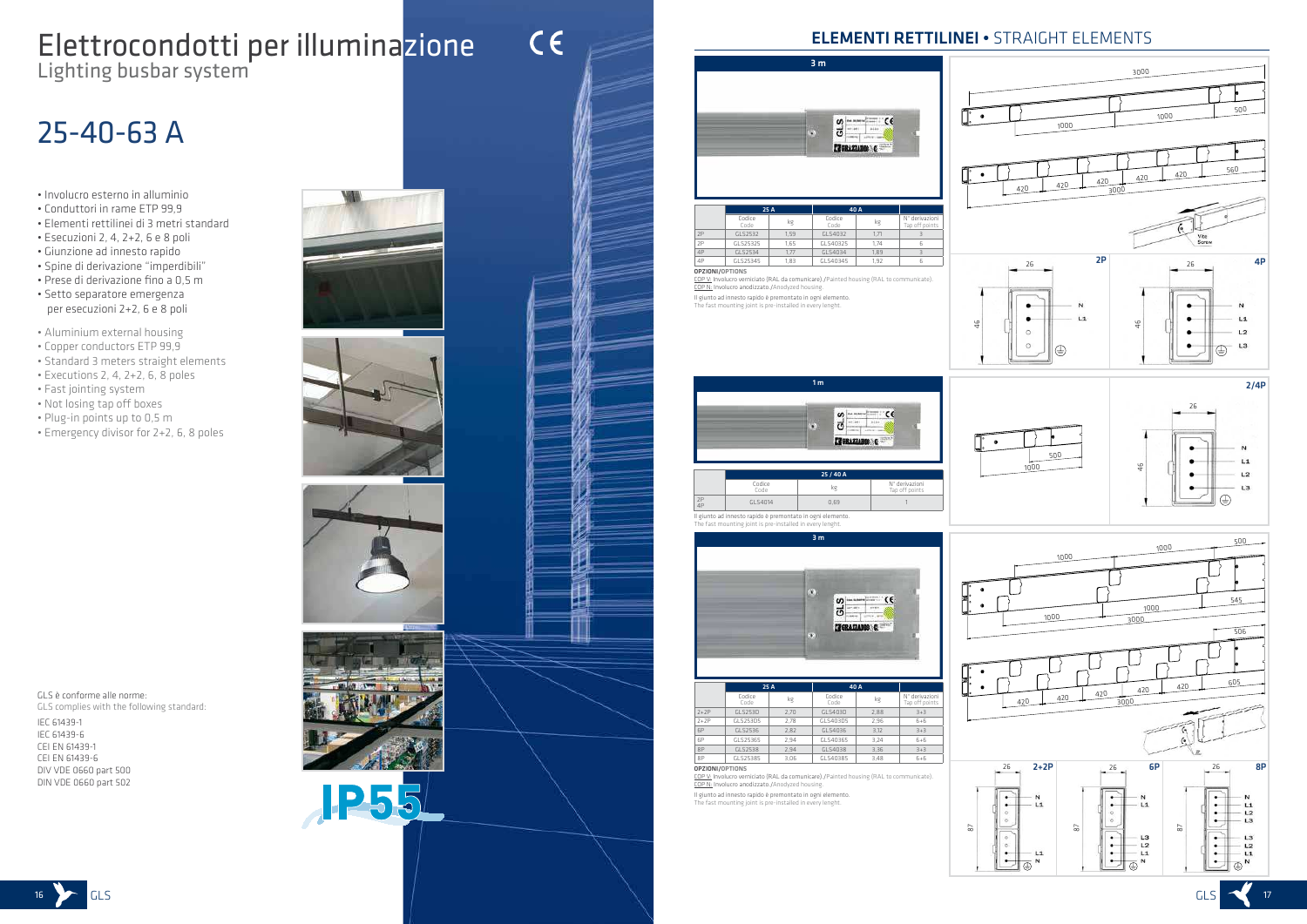





Il giunto ad innesto rapido è premontato in ogni elemento. The fast mounting joint is pre-installed in every lenght.

63 A Codice/Code Codice/Code

2/4P GLSATS63 GLSATD63 Foro passaggio cavi Cables entrance ø 35mm ø 35mm

Sezione massima cavo<br>Max cable cross section  $25 \text{ mm}^2$  25 mm<sup>2</sup> 25 mm<sup>2</sup>

Sezione massima cavo

Peso<br>Weight

 $DX / RH$ 

18 GLS GLS GLS GLS 19



Weight 1,7 Kg 1,6 Kg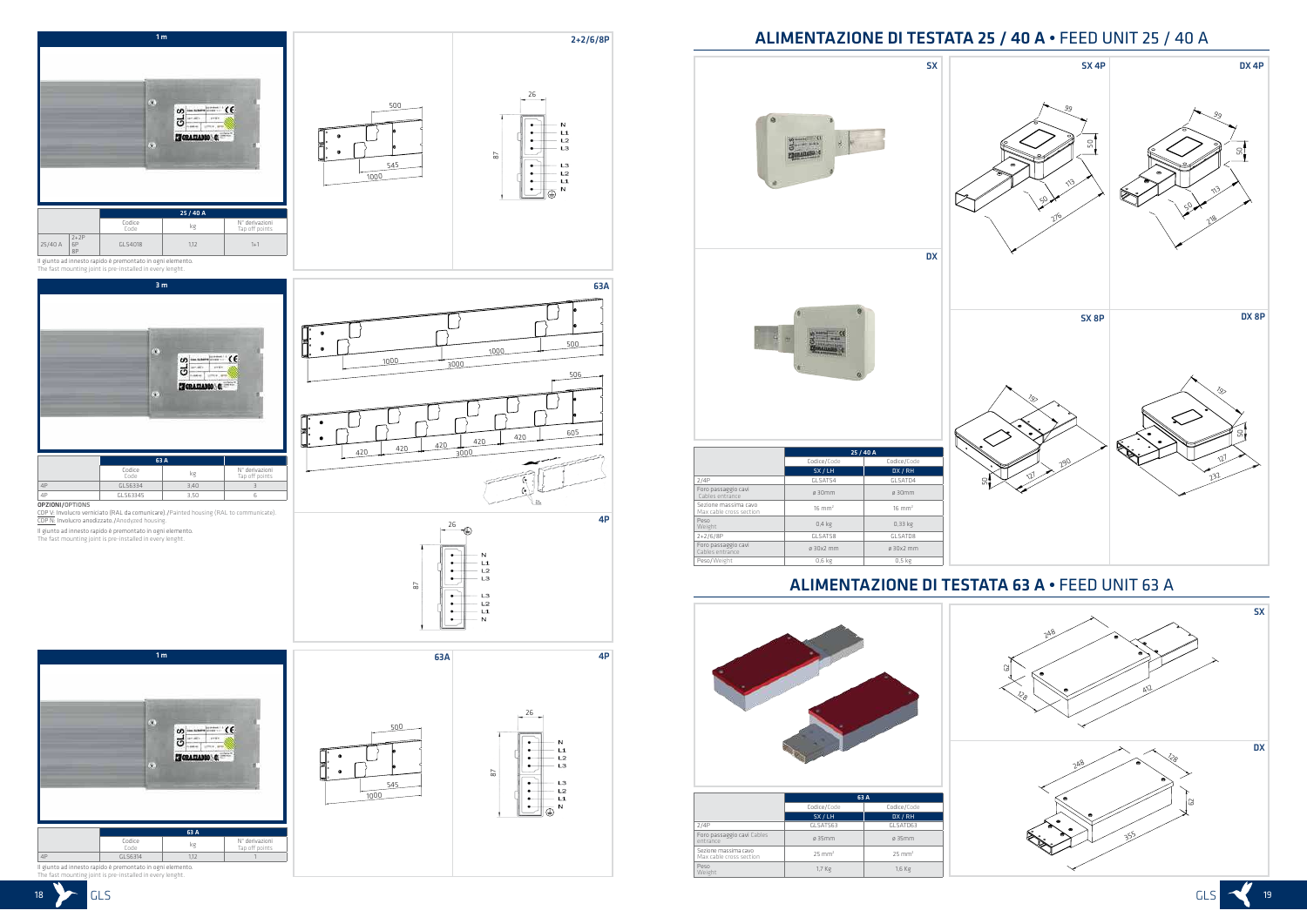#### ALIMENTAZIONE INTERMEDIA 25 / 40 A • CENTER FEED BOX 25 / 40 A

|                                                 | 23 A 7 40 A       |                   |  |  |
|-------------------------------------------------|-------------------|-------------------|--|--|
|                                                 | Codice/Code       | Codice/Code       |  |  |
|                                                 | GLSAI4            | GLSAI8            |  |  |
| Tipo / Type                                     | 2/4P              | $2+2/6/8P$        |  |  |
| Foro passaggio cavi<br>Cables entrance          | ø 30mm            | ø 30mm            |  |  |
| Sezione massima cavo<br>Max cable cross section | $16 \text{ mm}^2$ | $16 \text{ mm}^2$ |  |  |
| Peso<br>Weight                                  | $0,8$ Kg          | 1,2 Kg            |  |  |
|                                                 |                   |                   |  |  |



# 494 226 163 51 99 19) 2/4P 2+2/6/8P





#### 2/4P GLSS4 0,04 2+2/6/8P e / and 63 A GLSS8 0,05 2/4P GLSS4C 0,08 2+2/6/8P e / and 63 A GLSS8C 0,09

|         | 8P                 |                                                                                              |     |  |  |  |
|---------|--------------------|----------------------------------------------------------------------------------------------|-----|--|--|--|
| 63 A    | 4P                 | GLSFX63                                                                                      | 3.8 |  |  |  |
|         |                    | ELEMENTO A "T" FLESSIBILE . FLEXIBLE "T" ELEMENT                                             |     |  |  |  |
|         |                    | Codice/Code                                                                                  |     |  |  |  |
|         | 2P<br>4P           | GI SEX4T                                                                                     |     |  |  |  |
| 25/40 A | $2+2P$<br>6P<br>8P | GLSEX8T                                                                                      |     |  |  |  |
| 63 A    | 4P                 | GLSEX63T                                                                                     |     |  |  |  |
|         |                    | Su richiesta è disponibile il flessibile di lunghezza maggiore di 500 mm - cod. GLSFX•-xxxx. |     |  |  |  |

Su richiesta è disponibile il flessibile di lunghezza maggiore di 500 mm - cod. GLSFX•-xxxx. On request is available the flexible with lenght longer than 500 mm - cod. GLSFX•-xxxx.

### ELEMENTO FLESSIBILE • FLEXIBLE ELEMENT

#### STAFFA PER LINEE POSATE DI COSTA • FIXING HANGER



Utilizzare 2 staffe ogni barra da 3 m. Use 2 hangers every 3 m element.





### ALIMENTAZIONE INTERMEDIA 63 A • CENTER FEED BOX 63 A

#### CHIUSURA DI TESTATA • END CAP











#### STAFFA PER LINEE POSATE DI PIATTO HANGER FOR SIDE LINES



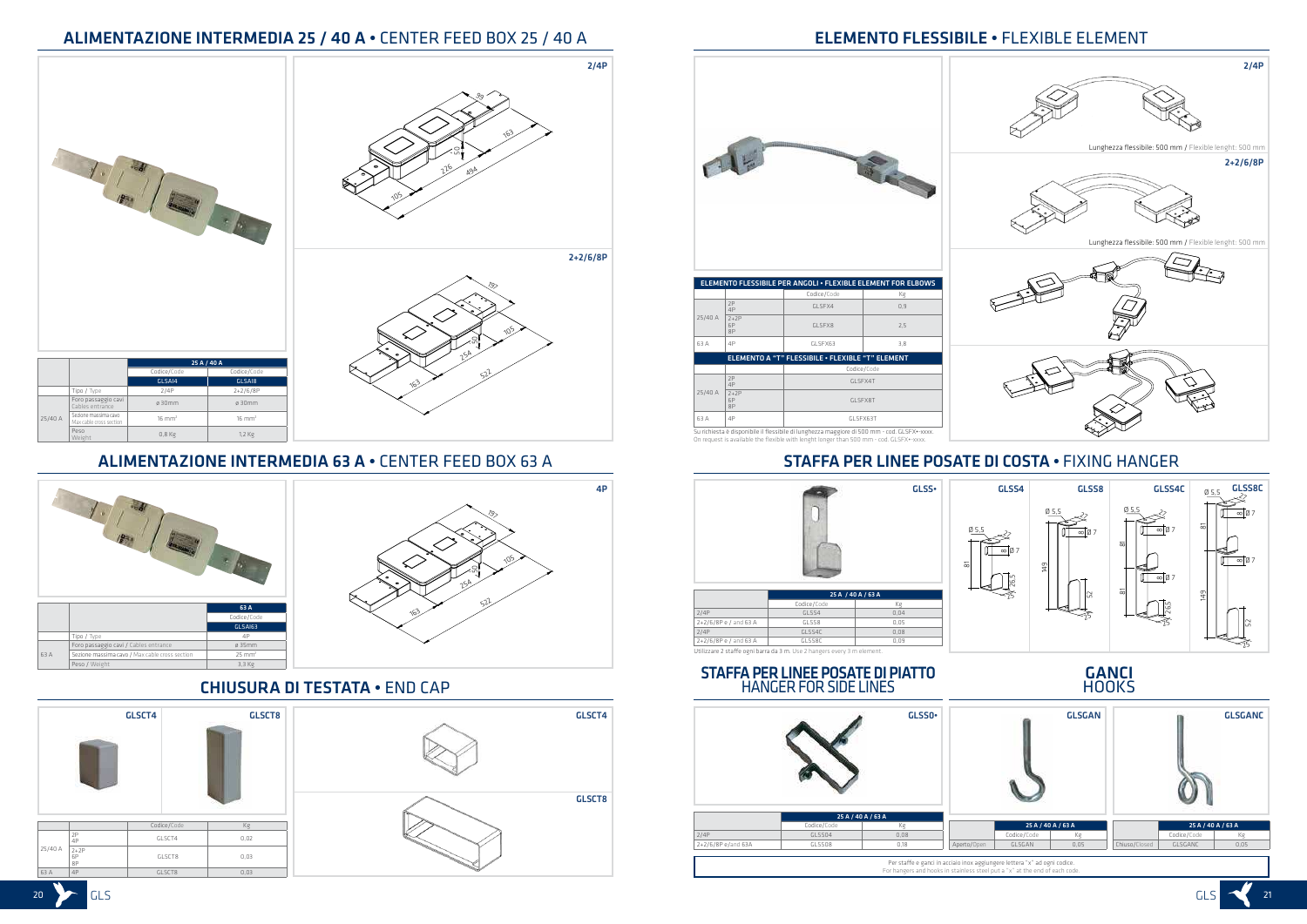| Codice/Code                                   | GL 510LN                    | GL 516LN                    | GI 51014                    | GI 51614                    |
|-----------------------------------------------|-----------------------------|-----------------------------|-----------------------------|-----------------------------|
| Materiale spina<br>Tap off material           | Plastica<br>Plastic         | Plastica<br>Plastic         | Plastica<br>Plastic         | Plastica<br>Plastic         |
| Conduttore/Conductor                          | Cп                          | fц                          | Cп                          | Cп                          |
| Portata/Rating                                | 10A                         | 16 A                        | 10A                         | 16 A                        |
| Sezione massima cavo<br>Max rable section     | $2.5$ mm <sup>2</sup>       | $2.5$ mm <sup>2</sup>       | $2.5$ mm <sup>2</sup>       | $2.5$ mm <sup>2</sup>       |
| Foro ingresso cavi max<br>Max. entrance cable | ø 13 mm                     | ø 13 mm                     | ø 13 mm                     | ø 13 mm                     |
| Base portafusibile<br>Fuse base type          | Non inclusa<br>Not included | Non inclusa<br>Not included | Non inclusa<br>Not included | Non inclusa<br>Not included |
| Esecuzione/Execution                          | $2P + PF$                   | $2P + PF$                   | $4P + PF$                   | $4P + PF$                   |

| Codice/Code                               | GLS16FN               | GLS16F4               |
|-------------------------------------------|-----------------------|-----------------------|
| Materiale spina/Tap off material          | Plastica/Plastic      | Plastica/Plastic      |
| Conduttore/Conductor                      | Cu                    | Cш                    |
| Portata/Rating                            | 16 A                  | 16 A                  |
| Sezione massima cavo/Max cable section    | $2.5$ mm <sup>2</sup> | $2.5$ mm <sup>2</sup> |
| Foro ingresso cavi max/Max entrance cable | ø 13 mm               | ø 13 mm               |
| Base portafusibile/Fuse base type         | $5 \times 20 - 6,3$ A | $5 \times 20 - 6.3$ A |
| Esecuzione/Execution                      | $2P + PF$             | $4P + PF$             |

#### SPINA DI DERIVAZIONE A SELEZIONE DI FASE • TAP OFF BOX WITH PHASE SELECTION



#### SPINA DI DERIVAZIONE 16 A A SELEZIONE DI FASE CON FUSIBILE TAP OFF BOX 16 A WITH PHASE SELECTION WITH FUSE



#### SPINA DI DERIVAZIONE CON CAVO A SELEZIONE DI FASE TAP OFF BOXES WITH CABLE WITH PHASE SELECTION



sponibili su richiesta spine per i circuiti d'emergenza di colore rosso. Per il codice, inserire la lettera "E" alla fine della spina richiesta. Es: GLS1OLNE. Available on request tap for emergency line in red color. For the code, put letter "E" at the end of the code. Ex: GLS1OLNE. Disponibili su richiesta spine colorate. Lotto minimo per colore: 500 pz. Available on request coloured tap off boxes. Minimum lot: 500 pcs / each color.

| Codice/Code                                      | GLS10L•C★                                                    | $GLS16L \cdot C \star$                                       |
|--------------------------------------------------|--------------------------------------------------------------|--------------------------------------------------------------|
| Materiale spina/Tap off material                 | Plastica/Plastic                                             | Plastica/Plastic                                             |
| Conduttore/Conductor                             | Cп                                                           | Cu                                                           |
| Portata/Rating                                   | 10A                                                          | 16 A                                                         |
| Base portafusibile/Fuse base type                | no                                                           | no                                                           |
| Esecuzione (•)/Execution (•)                     | $1 = 11 - N$<br>$7 = 17 - N$<br>$3 = 13 - N$<br>$4 = 3P - N$ | $1 = 11 - N$<br>$7 = 17 - N$<br>$3 = 13 - N$<br>$4 = 3P - N$ |
| Lunghezza cavo $(\star)$ /Cable lenght $(\star)$ | $1 m < \star < 10 m$                                         | $1 \text{ m} < \star < 10 \text{ m}$                         |
| Cavo standard/Standard cable                     | FROR 3 - 5G x 1.5                                            | FROR 3 - 5G x 1.5                                            |
|                                                  |                                                              |                                                              |

st FG70M1

| Codice/Code                                     | $GLS16F\cdot C\star$                                         |
|-------------------------------------------------|--------------------------------------------------------------|
| Materiale spina/Tap off material                | Plastica/Plastic                                             |
| Conduttore/Conductor                            | Cu                                                           |
| Portata/Rating                                  | 16 A                                                         |
| Base portafusibile/Fuse base type               | $5 \times 20 - 6.3$ A                                        |
| Esecuzione (•)/Execution (•)                    | $1 = F1 - N$<br>$7 = F7 - N$<br>$3 = F3 - N$<br>$4 = 3P - N$ |
| Lunhezza cavo $(\star)$ /Cable lenght $(\star)$ | $1 \text{ m} < \star < 10 \text{ m}$                         |
| Cavo standard/Standard cable                    | $FROR$ 3 - 5G $\times$ 1.5                                   |

#### SPINA DI DERIVAZIONE CON CAVO A SELEZIONE DI FASE E CON FUSIBILE TAP OFF BOX WITH CABLE FUSE AND PHASE SELECTION



### ACCESSORI DI RICAMBIO • SPARE ACCESSORIES



| <b>GLS0051</b>                                           |             | <b>GLS0038</b>                                                                              |
|----------------------------------------------------------|-------------|---------------------------------------------------------------------------------------------|
| Descrizione/Description                                  | Codice/Code | Descrizione/Description                                                                     |
| ntatto aggiuntivo per spina<br>Extra contact for tap off | GLS0038     | Contatto aggiuntivo per spina con portafusibile<br>Extra contact for tap off with fuse base |

22 GLS GLS CLS 23









### CASSETTA DI DERIVAZIONE 32 A • TAP OFF BOX 32 A



|                                                |                  | <b>CON PORTAFUSIBILE</b><br><b>WITH FUSE BASE</b> | <b>MODULARE</b><br><b>MODULAR</b> | <b>VUOTA</b><br><b>EMPTY</b> |
|------------------------------------------------|------------------|---------------------------------------------------|-----------------------------------|------------------------------|
| Codice/Code                                    | 2P               | GLS32F2                                           | GLS32M2                           | GLS32L2                      |
|                                                | 4P               | GI 532F4                                          | GL 532M4                          | GLS32L4                      |
| Materiale cassetta/Tap off material            | Plastica/Plastic | Plastica/Plastic                                  | Plastica/Plastic                  |                              |
| Materiale conduttore/Conductor material        | Cu               | Cu                                                | Cu                                |                              |
| Sezione massima cavo/Max cable section         |                  | $25$ mm <sup>2</sup>                              | $25$ mm <sup>2</sup>              | $25 \text{ mm}^2$            |
| Foro ingresso cavi max/Max entrance cable      |                  | ø 28 mm                                           | ø 28 mm                           | ø 28 mm                      |
| Base portafusibile/Fuse base type              |                  | CF 10.3 x 38                                      |                                   |                              |
| Num. Moduli/MCB Modules number                 |                  | 4                                                 |                                   |                              |
| La cassetta è utilizzabile solo su linee 63 A. |                  |                                                   |                                   |                              |

The tap off box can be used only on 63 A lines.

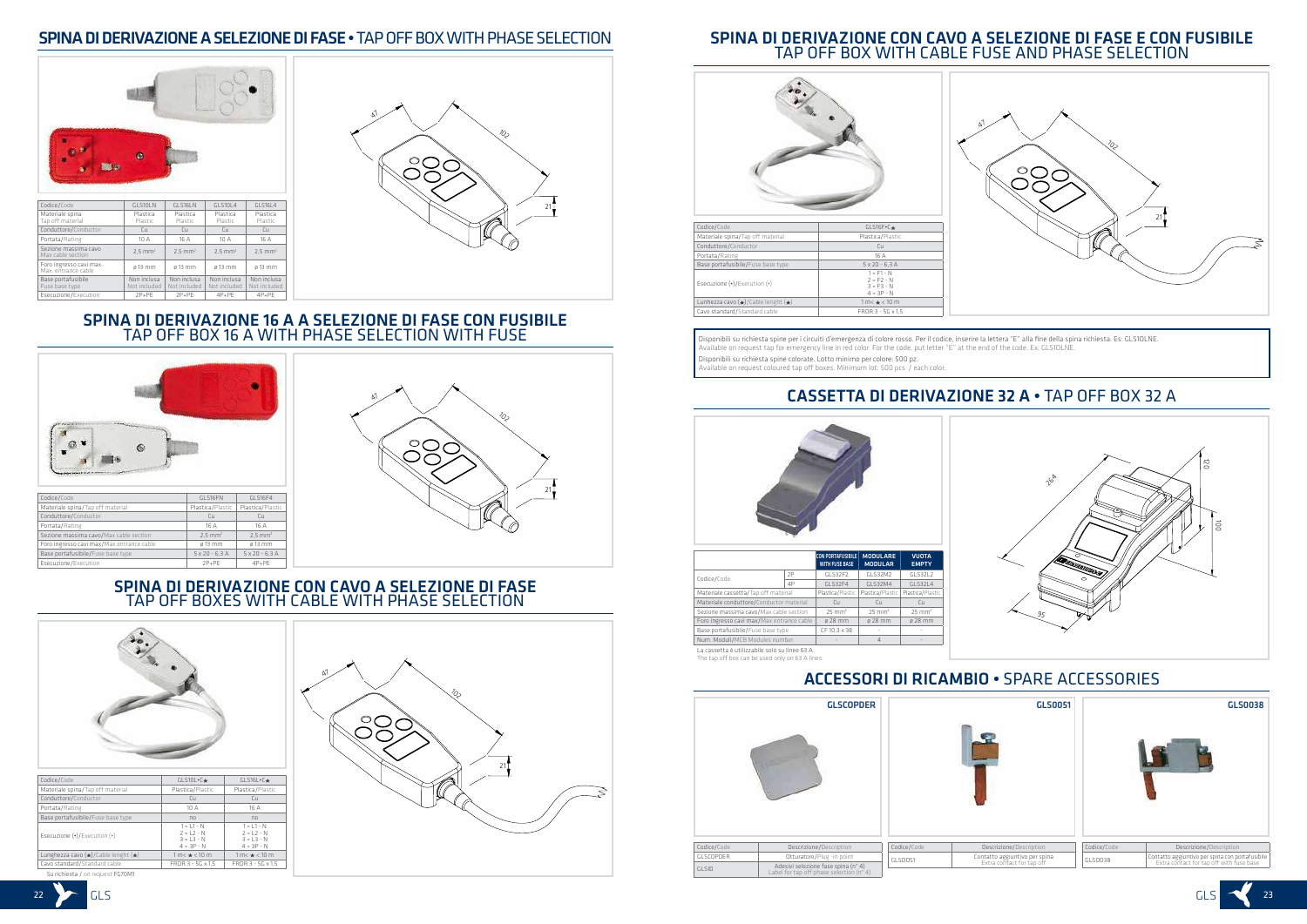| Corrente nominale<br>Nominal current                                                                | ı,                                                                                                                                                                                                                                                                                                                                                                                                    | $[{\mathsf A}]$                                                                     | 25     | 25     | 25     | 25              | 40             | 40             | 40     | 40             | 63     |
|-----------------------------------------------------------------------------------------------------|-------------------------------------------------------------------------------------------------------------------------------------------------------------------------------------------------------------------------------------------------------------------------------------------------------------------------------------------------------------------------------------------------------|-------------------------------------------------------------------------------------|--------|--------|--------|-----------------|----------------|----------------|--------|----------------|--------|
| Dimensioni<br>Dimensions                                                                            | $\Box$                                                                                                                                                                                                                                                                                                                                                                                                | [mm]                                                                                | 26x46  | 26x46  | 26x87  | 26x87           | 26x46          | 26x46          | 26x87  | 26x87          | 26x87  |
| Esecuzione<br>Execution                                                                             |                                                                                                                                                                                                                                                                                                                                                                                                       |                                                                                     | 2P     | 4P     | 6P     | $8\,\mathrm{P}$ | 2P             | 4P             | 6P     | 8P             | 4P     |
| Materiale conduttori fase<br>e neutro<br>Material of phase and<br>neutral conductor                 |                                                                                                                                                                                                                                                                                                                                                                                                       |                                                                                     | Cu     | Cu     | Cu     | Cu              | Cu             | Cu             | Cu     | Cu             | Cu     |
| Tensione esercizio<br>Operational voltage                                                           | $\cup_{\circ}$                                                                                                                                                                                                                                                                                                                                                                                        | $[{\vee}]$                                                                          | 400    | 400    | 400    | 400             | 400            | 400            | 400    | 400            | 400    |
| Tensione isolamento<br>Insulation voltage                                                           | $\bigcup\nolimits_{i}%{\tilde{a}_{i}}^{i}{\tilde{a}_{i}}^{i}{\tilde{a}_{i}}^{i}{\tilde{a}_{i}}^{i}{\tilde{a}_{i}}^{i}{\tilde{a}_{i}}^{i}{\tilde{a}_{i}}^{i}{\tilde{a}_{i}}^{i}{\tilde{a}_{i}}^{i}{\tilde{a}_{i}}^{i}{\tilde{a}_{i}}^{i}{\tilde{a}_{i}}^{i}{\tilde{a}_{i}}^{i}{\tilde{a}_{i}}^{i}{\tilde{a}_{i}}^{i}{\tilde{a}_{i}}^{i}{\tilde{a}_{i}}^{i}{\tilde{a}_{i}}^{i}{\tilde{a}_{i}}^{i}{\til$ | $[ \vee ]$                                                                          | 1.000  | 1.000  | 1.000  | 1.000           | 1.000          | 1.000          | 1.000  | 1.000          | 1.000  |
| Frequenza<br>Frequency                                                                              | f                                                                                                                                                                                                                                                                                                                                                                                                     | [Hz]                                                                                | 50/60  | 50/60  | 50/60  | 50/60           | 50/60          | 50/60          | 50/60  | 50/60          | 50/60  |
| Sezione dei conduttori<br>di fase<br>Cross section phases                                           | $S_{\epsilon}$                                                                                                                                                                                                                                                                                                                                                                                        | $\lceil mm^2 \rceil$                                                                | 2,5    | 2,5    | 2,5    | 2,5             | $\overline{4}$ | $\overline{4}$ | 4      | $\overline{4}$ | 8      |
| Sezione del conduttore<br>di neutro<br>Cross section neutral                                        | $\mathsf{S}_\mathsf{n}$                                                                                                                                                                                                                                                                                                                                                                               | $\left[\text{mm}^2\right]$                                                          | 2,5    | 2,5    | 2,5    | 2,5             | 4              | $\overline{4}$ | 4      | 4              | 8      |
| Sezione PE (involucro in<br>alluminio)<br>Cross section of protective<br>conductor                  | $\mathsf{S}_{\mathsf{PE}}$                                                                                                                                                                                                                                                                                                                                                                            | $\lceil mm^2 \rceil$                                                                | 144    | 144    | 246    | 246             | 144            | 144            | 246    | 246            | 246    |
| Resistenza di fase (20°C)<br>Phase resistance (20°C)                                                | $R_{20}$                                                                                                                                                                                                                                                                                                                                                                                              | $[m\Omega/m]$                                                                       | 8,91   | 8,91   | 8,91   | 8,91            | 5,57           | 5.57           | 5,57   | 5,57           | 2,79   |
| Reattanza di fase<br>Phase reactance                                                                | Χ                                                                                                                                                                                                                                                                                                                                                                                                     | $[m\Omega/m]$                                                                       | 0,155  | 0,155  | 0,155  | 0,155           | 0,143          | 0,143          | 0,143  | 0,143          | 0,08   |
| Impedenza di fase (20°C)<br>Phase Impendance (20°C)                                                 | $Z_{20}$                                                                                                                                                                                                                                                                                                                                                                                              | $[m\Omega/m]$                                                                       | 8,911  | 8,911  | 8,911  | 8,911           | 5,572          | 5,572          | 5,572  | 5,572          | 2,79   |
| Resistenza PE (involucro)<br>PE Resistance (housing)                                                | $\mathsf{R}_{\mathsf{PE}}$                                                                                                                                                                                                                                                                                                                                                                            | $[m\Omega/m]$                                                                       | 0,194  | 0,194  | 0,114  | 0,114           | 0,194          | 0,194          | 0,114  | 0,114          | 0,114  |
| Reattanza PE (involucro)<br>PE Reactance (housing)                                                  | $\mathsf{X}_{_{\mathsf{PE}}}$                                                                                                                                                                                                                                                                                                                                                                         | $[m\Omega/m]$                                                                       | 0,0141 | 0,0141 | 0,0141 | 0,0141          | 0,0141         | 0,0141         | 0,0141 | 0,0141         | 0,141  |
| Impedenza PE (involucro)<br>PE Impedance (housing)                                                  | $Z_{\rm PE}$                                                                                                                                                                                                                                                                                                                                                                                          | $[m\Omega/m]$                                                                       | 0,195  | 0,195  | 0,115  | 0,115           | 0,195          | 0,195          | 0,115  | 0,115          | 0,115  |
| Perdite per effetto<br>Joule a In<br>Losses for the Joule effect<br>at nominal current              | $\mathsf{P}_i$                                                                                                                                                                                                                                                                                                                                                                                        | [W/m]                                                                               | 18,7   | 18,7   | 18,7   | 18,7            | 30,0           | 30,0           | 30,0   | 30,0           | 33.2   |
| Tenuta al corto circuito di<br>breve durata trifase<br>Rated short circuit time<br>current          | lcw(0,1s)                                                                                                                                                                                                                                                                                                                                                                                             | [kA]                                                                                | 2,5    | 2,5    | 2,5    | 2,5             | 3,2            | 3,2            | 3,2    | 3,2            | 3,2    |
| Tenuta al corto circuito<br>di picco trifase<br>Peak current                                        | p                                                                                                                                                                                                                                                                                                                                                                                                     | [kA]                                                                                | 3,75   | 3,75   | 3,75   | 3,75            | 4,8            | 4,8            | 4,8    | 4,8            | 4,8    |
| Tenuta al corto circuito<br>breve durata fase neutro<br>Rated short circuits time<br>of neutral bar | lcw(0.1 s)                                                                                                                                                                                                                                                                                                                                                                                            | [kA]                                                                                | 2,5    | 2,5    | 2,5    | 2,5             | 3,2            | 3,2            | 3,2    | 3,2            | 3,2    |
| Tenuta al corto circuito<br>di picco trifase neutro<br>Peak current<br>of neutral bar               | Ipk                                                                                                                                                                                                                                                                                                                                                                                                   | [kA]                                                                                | 3,75   | 3,75   | 3,75   | 3,75            | 4,8            | 4,8            | 4,8    | 4,8            | 4,8    |
| Tenuta al corto circuito di<br>breve durata fase PE<br>Rated short circuit time<br>of PE            | lcw(0,1s)                                                                                                                                                                                                                                                                                                                                                                                             | [kA]                                                                                | 2,5    | 2,5    | 2,5    | 2,5             | 3,2            | 3,2            | 3,2    | 3,2            | 3,2    |
| Tenuta al corto circuito<br>di picco fase PE<br>Peak current of PE                                  | Ipk                                                                                                                                                                                                                                                                                                                                                                                                   | [kA]                                                                                | 3,75   | 3,75   | 3,75   | 3,75            | 3,75           | 3,75           | 3,75   | 3,75           | 3,75   |
| Limite termico massimo<br>$\vert^2$ • $\vert^2$<br>Max thermal limit $l^2 \cdot t$                  |                                                                                                                                                                                                                                                                                                                                                                                                       | $[A^2-S-10^2]$                                                                      | 193,6  | 193,6  | 193,6  | 193,6           | 495,6          | 495,6          | 495,6  | 495,6          | 495,6  |
| Grado di protezione IP<br>IP degree of protection                                                   | P                                                                                                                                                                                                                                                                                                                                                                                                     |                                                                                     | 55     | 55     | 55     | 55              | 55             | 55             | 55     | 55             | 55     |
| Potere calorico<br>Calorific power                                                                  |                                                                                                                                                                                                                                                                                                                                                                                                       | [kcal/m]                                                                            | 546    | 846    | 1392   | 1692            | 597            | 949            | 1546   | 1898           | 1898   |
|                                                                                                     |                                                                                                                                                                                                                                                                                                                                                                                                       | CADUTA DI TENSIONE PER CARICO DISTRIBUITO • VOLTAGE DROP WITH DISTRIBUTED LOAD [AV] |        |        |        |                 |                |                |        |                |        |
| $Cos\varphi = 1,0$                                                                                  |                                                                                                                                                                                                                                                                                                                                                                                                       | [V/100 m/A]                                                                         | 0,8632 | 0,8632 | 0,8632 | 0,8632          | 0,5398         | 0,5398         | 0,5398 | 0,5398         | 0,2413 |
| $Cos\varphi = 0.9$                                                                                  |                                                                                                                                                                                                                                                                                                                                                                                                       | [V/100 m/A]                                                                         | 0,7828 | 0,7828 | 0,7828 | 0,7828          | 0,4918         | 0,4918         | 0,4918 | 0,4918         | 0,2202 |

COEFFICIENTE K DI CORREZIONE TERMICA PER CALCOLARE LA CORRENTE NOMINALE AMMISSIBILE lz IN FUNZIONE DELLA TEMPERATURA AMBIENTE MEDIA NELLE 24 ORE • SCHEDULE OF RATINGS FOR THE AMBIENT TEMPERATURE IN AVERAGE 24H 10° C | 15° C | 18° C | 20° C | 25° C | 30° C | 35° C | 41**° C |** 45° C | 50° C | 55° C K 1 | 1,19 | 1,18 | 1,16 | 1,16 | 1,12 | 1,08 | 1,04 | 1 | 0,84 | 0,70 | 0,58

## Certificazioni **Certifications**



Cosϕ = 0,8 [V/100 m/A] 0,6988 0,6988 0,6988 0,6988 0,4393 0,4393 0,4393 0,4393 0,1973 Cosϕ = 0,7 [V/100 m/A] 0,6140 0,6140 0,6140 0,6140 0,3868 0,3868 0,3868 0,3868 0,1738

## Dichiarazione di conformità Conformity declaration

L'elettrocondotto GLS descritto in questa pubblicazione è conforme alle seguenti norme:

GLS busbar described in this publication complies with the following standards:

IEC61439-1 IEC61439-6 IEC60529 CEI EN50102 CEI EN61439-1 CEI EN61439-6 CEI EN60529

## Prove di tipo Type test

Tenuta al corto circuito Grado di protezione degli involucri (codice IP) Resistenza di isolamento Limite di sovratemperatura Tenuta alla tensione applicata Resistenza ai carichi normali Efficienza del circuito di protezione Distanze in aria e superficiali Grado di protezione degli involucri (codice IK) Short-circuit resistance Insulation resistance Overheating limit Applied voltage resistance Resistance to normal loads Protective circuit efficiency Air and surface distances

- Casing degree of protection (IP code)
	-
	-
	-
	-
	-
	-
- Casing degree of protection (IK code)

Il prodotto oggetto di questa dichiarazione ha superato le prove sopra specificate e pertanto il materiale è ammesso alla marcatura:

The product object of this declaration exceeds the test types above mentionned and therefore this material is marked:

> Rivoli, 07/01/2005 GRAZIADIO & C. S.p.A.

 $\frac{1}{\sqrt{1-\frac{1}{2}}\sqrt{\frac{1}{2}}\sqrt{\frac{1}{2}}\sqrt{\frac{1}{2}}\sqrt{\frac{1}{2}}\sqrt{\frac{1}{2}}\sqrt{\frac{1}{2}}\sqrt{\frac{1}{2}}\sqrt{\frac{1}{2}}\sqrt{\frac{1}{2}}\sqrt{\frac{1}{2}}\sqrt{\frac{1}{2}}\sqrt{\frac{1}{2}}\sqrt{\frac{1}{2}}\sqrt{\frac{1}{2}}\sqrt{\frac{1}{2}}\sqrt{\frac{1}{2}}\sqrt{\frac{1}{2}}\sqrt{\frac{1}{2}}\sqrt{\frac{1}{2}}\sqrt{\frac{1}{2}}\sqrt{\frac{1}{2}}\sqrt{\frac{1}{2}}\sqrt{\frac{1$ 



 $\bullet$  $\begin{picture}(20,20) \put(0,0){\line(1,0){10}} \put(15,0){\line(1,0){10}} \put(15,0){\line(1,0){10}} \put(15,0){\line(1,0){10}} \put(15,0){\line(1,0){10}} \put(15,0){\line(1,0){10}} \put(15,0){\line(1,0){10}} \put(15,0){\line(1,0){10}} \put(15,0){\line(1,0){10}} \put(15,0){\line(1,0){10}} \put(15,0){\line(1,0){10}} \put(15,0){\line(1$  **GLACIERS** 

**hurry** 

Per ottenere una copia delle nostre certificazioni: To receive a copy of our certifications:

qualita@graziadio.it

24 GLS  $\blacksquare$ 

#### DATA SHEET GLS